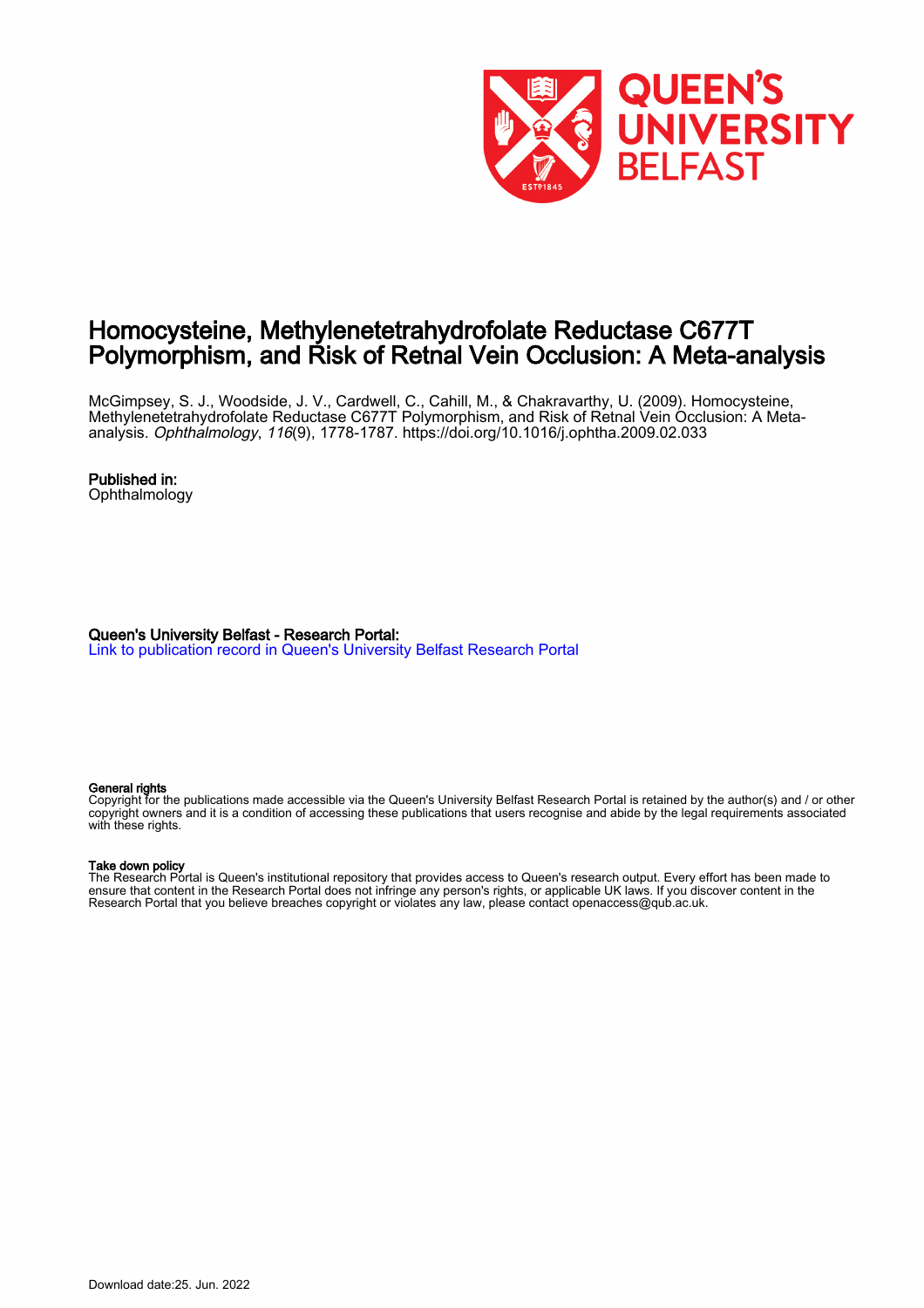# **Homocysteine, Methylenetetrahydrofolate Reductase C677T Polymorphism, and Risk of Retinal Vein Occlusion: A Meta-analysis**

*Stuart J. McGimpsey, MB, MRCOphth,1 Jayne V. Woodside, MA (Hons), PhD,2 Chris Cardwell, PhD,2 Mark Cahill, FRCSI, FRCOphth,3 Usha Chakravarthy, MD, PhD1,4*

**Objective:** To assess the role of plasma total homocysteine (tHcy) concentrations and homozygosity for the thermolabile variant of the methylenetetrahydrofolate reductase (MTHFR) C677T gene as risk factors for retinal vascular occlusive disease.

*Design:* Retinal vein occlusion (RVO) is an important cause of vision loss. Early meta-analyses showed that tHcy was associated with an increased risk of RVO, but a significant number of new studies have been published.

**Participants and/or Controls:** RVO patients and controls.

*Methods:* Data sources included MEDLINE, Web of Science, and PubMed searches and searching reference lists of relevant articles and reviews. Reviewers searched the databases, selected the studies, and then extracted data. Results were pooled quantitatively using meta-analytic methods.

*Main Outcome Measures:* tHcy concentrations and MTHFR genotype.

*Results:* There were 25 case-control studies for tHcy (1533 cases and 1708 controls) and 18 case-control studies for MTHFR (1082 cases and 4706 controls). The mean tHcy was on average 2.8  $\mu$ mol/L (95% confidence interval [CI], 1.8 –3.7) greater in the RVO cases compared with controls, but there was evidence of between-study heterogeneity (P<0.001, I<sup>2</sup> = 93%). There was funnel plot asymmetry suggesting publication bias. There was no evidence of association between homozygosity for the MTHFR C677T genotype and RVO (odds ratio [OR] 1.20; 95% CI, 0.84-1.71), but again marked heterogeneity ( $P = 0.004$ ,  $I^2 = 53\%$ ) was observed.

*Conclusions:* There was some evidence that elevated tHcy was associated with RVO, but not homozygosity for the MTHFR C677T genotype. Both analyses should be interpreted cautiously because of marked heterogeneity between the study estimates and possible effect of publication bias on the tHcy findings.

*Financial Disclosure(s):* The author(s) have no proprietary or commercial interest in any materials discussed in this article. *Ophthalmology 2009;116:1778 –1787 © 2009 by the American Academy of Ophthalmology.*

|--|

Retinal vein occlusion (RVO) is an important cause of vision  $loss^{1,2}$  and has been linked to an increased risk of cardiovascular mortality and stroke. $3-5$  Central RVO, even when unilateral, may be associated with reduced vision-related quality of life.<sup>[6](#page-8-0)</sup> It has been hypothesized that elevated total plasma homocysteine (tHcy) is a risk factor in  $RVO<sub>1</sub><sup>7</sup>$  as in atherosclerotic disease.<sup>[8,9](#page-8-0)</sup> Although elevated tHcy has been implicated in vascular occlusions in the retina, a number of studies have failed to demonstrate such a relationship. $10-12$ 

Homocysteine, a sulphur-containing amino acid, is an intermediary product in methionine metabolism.<sup>[13](#page-8-0)</sup> It is metabolized by 2 major pathways. When methionine is in excess, tHcy follows the transsulphuration pathway, where it is irreversibly conjugated to serine by cystathionine  $\beta$ -synthase in a process requiring vitamin  $B_6$  as a cofactor. Under conditions of low methionine, tHcy is primarily metabolized through the methionine-conserving remethylation pathway. In most tissues, tHcy is remethylated in a process requiring methionine synthase, vitamin  $B_{12}$  as cofactor, and methyltetrahydrofolate as cosubstrate. The pathway requires the enzyme methylene tetrahydrofolate reductase (MTHFR) and an adequate supply of folic acid. Genetic and acquired abnormalities in the function of any of these enzymes or deficiencies in folic acid, vitamin  $B_6$ , or vitamin  $B_{12}$  cofactors can lead to elevated tHcy levels.<sup>[13](#page-8-0)</sup> One important cause of elevated tHcy is a polymorphism in the MTHFR C677T gene, which is common in Western populations (10%–15% of individuals homozygous for this poly-morphism).<sup>[14,15](#page-8-0)</sup> Individuals homozygous for the thermolabile TT variant of MTHFR show greater levels of tHcy, particularly when serum folate levels are low.<sup>[14,15](#page-8-0)</sup>

Two meta-analyses $^{7,16}$  $^{7,16}$  $^{7,16}$  that were previously performed concluded that elevated plasma tHcy was probably associated with RVO. Neither of these meta-analyses revealed a significant association between the thermolabile TT genotype and RVO risk.<sup>7,16</sup> Because there has been a significant number of further studies published, $10-12,17-24$  we undertook an updated meta-analysis of published data on the relationships among tHcy, MTHFR C677T polymorphism, and RVO. The finding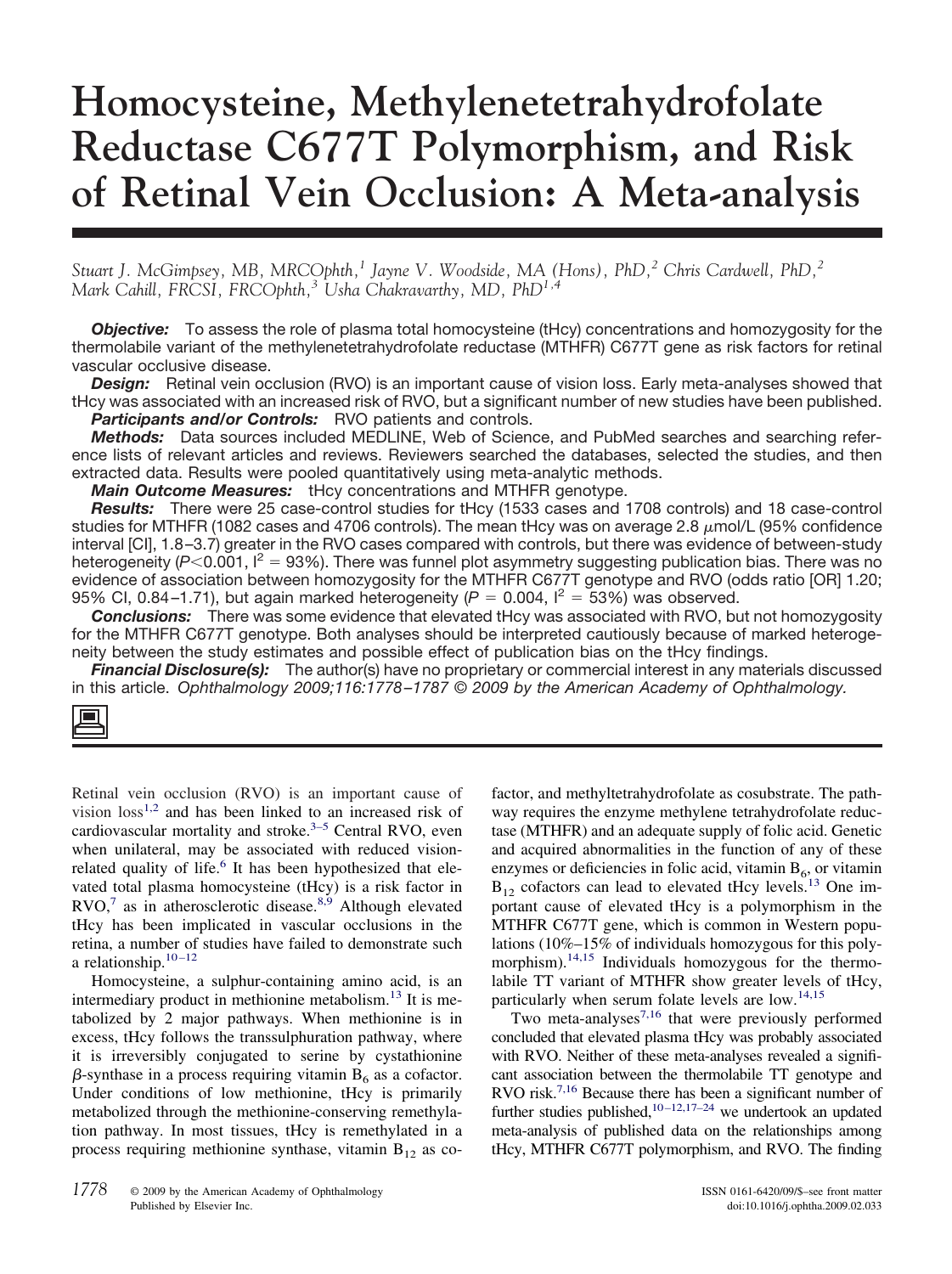of a conclusive link between tHcy and RVO risk could lead to preventative measures because folic acid supplementation can reduce serum tHcy levels $25$  even in those with the thermolabile MTHFR C677T polymorphism[.26](#page-8-0)

#### **Materials and Methods**

#### **Search Strategy and Data Extraction**

Eligible studies were identified by searching MEDLINE through OVID ONLINE using this strategy ("explode 'Retinal Vein Occlusion'/all subheadings") and ("explode 'homocysteine' or 'homocysteine' keyword") or ("explode 'MTHFR' or 'MTHFR' keyword"). A similar strategy was used in searches on Web of Science and PubMed. On each database, the search was limited to studies on humans published up to and including October 2007.

Abstracts were screened independently by 2 investigators (SMcG, JW) to establish whether studies were likely to provide relevant data based on the following criteria: (1) included laboratory assessment of serum or plasma tHcy concentrations; or (2) assessed the C677T MTHFR polymorphism; and (3) compared human subjects with and without RVO.

If abstracts were considered relevant, full articles were obtained and examined. The reference lists of all relevant articles were reviewed for citations to articles.

Eligible studies were assessed independently by 3 reviewers (SMcG, JVW, CC) using a structured form to extract information about the study (country and year of publication), study subjects (number of cases and controls, selection of cases and controls, age), and tHcy and MTHFR data. A number of possible indicators of study quality were also extracted, including closeness of agematching of cases and controls, use of fasting glucose samples, and pre-statement of exclusion criteria. The extracted datasets were cross-checked before analysis was performed.

Initially, corresponding authors from each study were contacted to ask for the original dataset used for study analysis, but this approach had limited success, because the investigators either did not respond to our requests for data or were unable to provide access to original datasets.

#### **Statistical Methods**

**Homocysteine.** The difference in mean tHcy between the RVO and control groups and 95% confidence intervals were calculated for each study. In  $3$  studies,  $17,27,28$  the mean and standard deviation were estimated from formulae using the median and range.<sup>29</sup> In one study[,30](#page-8-0) the mean and standard deviation were estimated from formulae using the median and interquartile range.<sup>31</sup> In another study,<sup>32</sup> the standard deviation estimates were not available within groups, so the standard error of the difference in means was estimated from the *P* value of a *t* test[.33](#page-8-0)

Because the distribution of tHcy is typically slightly skewed, sensitivity analyses were conducted on log-transformed data where patient-level data were available, and including only those studies with more than 35 patients in each group (in which non-normality would be less problematic). An additional sensitivity analysis was conducted removing studies for which formulae were applied to calculate the mean and standard deviations.

**Methylenetetrahydrofolate Reductase.** Odds ratios (OR) and 95% CIs were calculated for the MTHFR TT genotype exposure and RVO. In one study, $34$  no TT genotype was observed in the RVO group, so a correction was added to provide an estimate of the  $OR<sup>35</sup>$  and standard error.

The  $I<sup>2</sup>$  statistic was used to quantify the inconsistency between study estimates, and chi-square tests were used to formally test for heterogeneity. Publication/selection bias was investigated by checking for asymmetry in funnel plots.[36](#page-8-0)

Where appropriate, random-effect models were used to calculate pooled estimates. $35$  Study-specific weights in the randomeffects model were calculated and scaled to percentages. The analysis was repeated in European and non-European studies, in studies in which fasting samples were taken, in studies in which the cases and controls were closely age matched (to within 3 years), and in studies in which greater than 50% of the cases had CRVO or BRVOs. The analysis was also repeated, broadly grouping studies by control source (details in [Tables 1](#page-3-0) and [2\)](#page-4-0).

Publication bias/funnel plot asymmetry was formally tested using Begg's<sup>[37](#page-8-0)</sup> and Egger's test.<sup>[38](#page-8-0)</sup> A further sensitivity analysis was conducted using the Trim and Fill method to calculate pooled estimates after adjustment for suspected publication bias/funnel plot asymmetry[.39](#page-9-0) Finally, meta-regression techniques were used to investigate the association between the study characteristics and the observed estimates. All statistical analyses were performed using STATA 9.0 (Stata Corporation, College Station, TX).

#### **Results**

#### **Total Homocysteine**

By using the above search criteria, we found 47 articles for tHcy and RVO. On individual examination of each of these, 36 fitted the inclusion criteria for tHcy.<sup>10–12,17–24,27,28,30,32,40–60</sup> The remaining 11 articles were meta-analyses, $7,16$  review articles, $61$  commentaries/ letters,  $62,63$  case reports,  $64-69$  or series. On closer examination, 2 articles were duplicate publications of the same dataset,  $48,57$ whereas a further 9 articles did not present the data in a suitable format that could be used for meta-analysis,[41,42,46,47,49–51,55,56](#page-9-0) for example, presenting the tHcy data as percentage of the population with elevated levels<sup>41,42,50</sup> or not reporting tHcy concentrations or variance in a control groups[.47](#page-9-0)

Original data were available from only a limited number of studies ( $n = 7$ ).<sup>[10,27,40,44,45,59,60](#page-8-0)</sup> Thus, the patient-level data were used only for sensitivity analyses.

For the meta-analysis of tHcy we used 25 case-control studies, and the characteristics of these are summarized in [Tables 1](#page-3-0) and [2.](#page-4-0) A total of 1533 RVO cases and 1708 control subjects were included.

The forest plot for tHcy and RVO is shown in [Figure 1.](#page-5-0) There was evidence of a greater mean tHcy in the cases compared with the controls in the majority of studies. Overall, the mean tHcy in the cases was 2.8  $\mu$ mol/L (95% CI, 1.8–3.7) greater than in the controls, but there was strong evidence of between-study heterogeneity ( $P < 0.001$ ,  $I^2 = 93\%$ ), suggesting the need for cautious interpretation.

Heterogeneity persisted despite reanalysis in the following subsets of studies: (a) European studies (European  $n = 14$ ,  $P < 0.001$ ,  $I^2 = 90\%$ ); (b) non-European studies (non-European studies = 11,  $P \le 0.001$ ,  $I^2 = 91\%$ ; (c) studies with similar cases and control ages (number of studies = 18, *P*<0.001,  $I^2 = 94\%$ ); (d) studies in which both case and control groups contained more than 35 participants (number of studies  $=$  19, *P*<0.001,  $I^2 = 93\%$ ); (e) studies in which no approximations were used to impute means or standard errors (number of studies = 20,  $P \le 0.001$ ,  $I^2 = 92\%$ ); (f) studies for which we had individual patient data (number of studies = 7,  $P \le 0.001$ ,  $I^2 = 85\%$ ); (g) studies using only fasting samples (number of studies = 18,  $P \le 0.001$ ,  $I^2 = 93\%$ ); (h) studies with more than  $50\%$  CRVO cases (number of studies = 17,  $P \le 0.001$ ,  $I^2 = 93\%$ ) and studies with less than 50% CRVO cases (number of studies = 7,  $P \le 0.001$ ,  $I^2 = 90\%$ ). A further analysis by type of controls was performed on 3 groups of studies (Table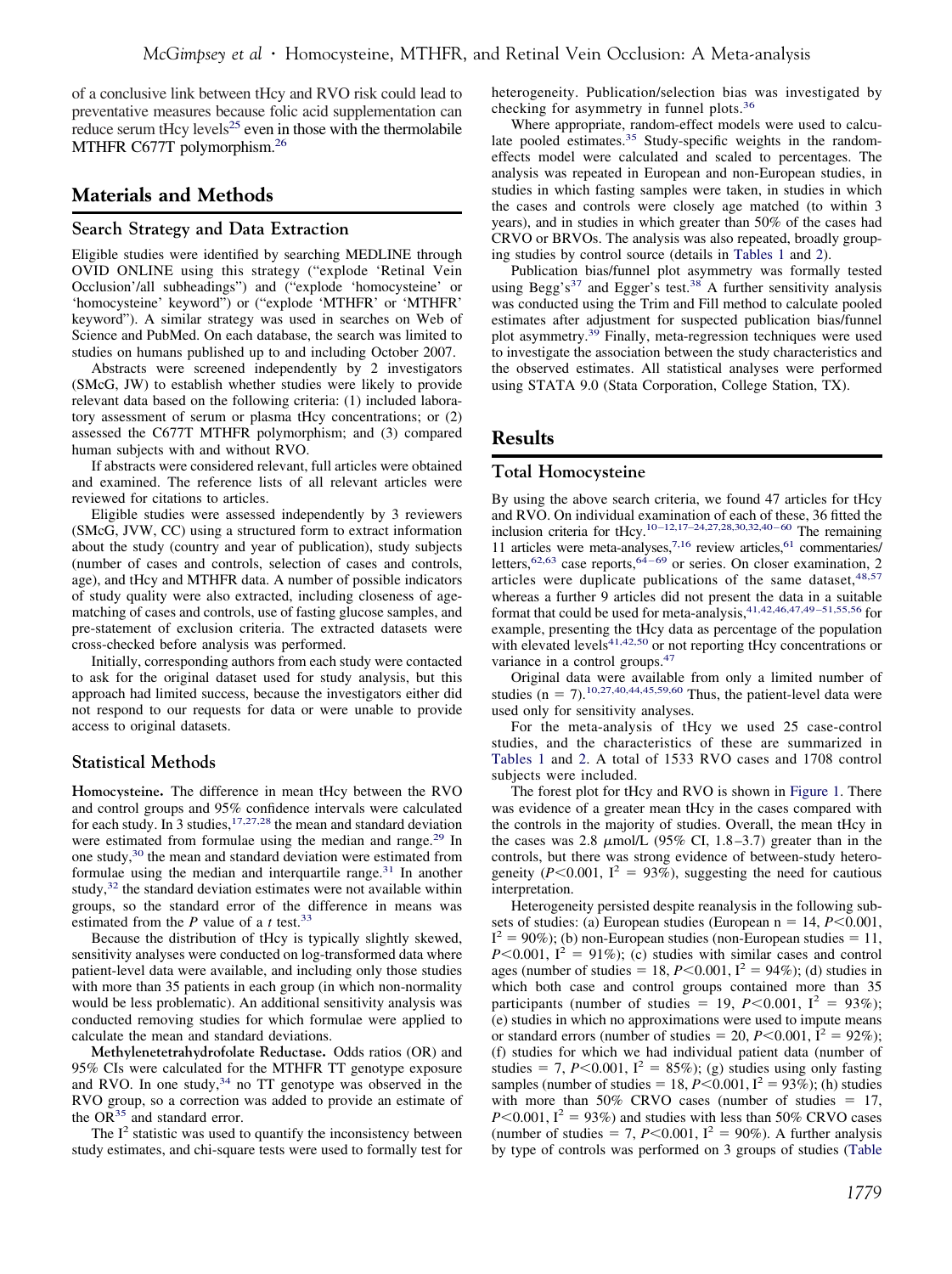<span id="page-3-0"></span>

|                                    |                     |                      |         |                 |                 |                               | Cases                                |                                                |
|------------------------------------|---------------------|----------------------|---------|-----------------|-----------------|-------------------------------|--------------------------------------|------------------------------------------------|
| <b>First Author</b><br>(Reference) | Publication<br>Year | Country of<br>Origin | Fasting | $\it n$         | <b>BRVO</b>     | <b>CRVO</b>                   | Age, yr<br>Mean (SD)                 | Ascertainment<br>(Time Since Diagnosis)        |
| Cahill <sup>45</sup>               | 2000                | Ireland              | yes     | 61              | 21              | 40                            | $69$ (-)                             | Hospital records $(3-12 \text{ mos})$          |
| Vine <sup>58</sup>                 | 2000                | <b>US</b>            | no      | 74              | 0               | 74                            | 70 (range 40–88)                     | Hospital records $(<10$ yrs)                   |
| $\rm Larsson^{52a}$                | 2000                | Sweden               | no      | 37<br>79        | $\Omega$        | 37<br>79                      | 41 (range 20-49)<br>70 (range 50-91) | Hospital records $(< 4 \text{ vrs})$           |
| Pianka <sup>54</sup>               | 2000                | Israel               | no      | 21              | 0               | 21                            | 59 (12)                              | Consecutive patients                           |
| Martin <sup>53</sup>               | 2000                | UK                   | yes     | 60              | 24              | 36                            | 66 (13)                              | Consecutive patients                           |
| Marcucci <sup>27</sup>             | 2001                | Italy                | yes     | 100             | 0               | 100                           | Median 59 (range 18-77)              | Consecutive patients $(< 2$ yrs)               |
| $Boyd^{30}$                        | 2001                | UK                   | no      | 63              | 0               | 63                            | 60(16)                               | Consecutive patients $(<$ 3 mos)               |
| $\mbox{Brown}^{44}$                | 2002                | <b>US</b>            | yes     | 20 <sup>b</sup> | 15              | 3                             | 69 (11)                              | Hospital records $(< 6$ mos)                   |
| Weger <sup>59</sup>                | 2002                | Austria              | yes     | 84              | 84              | $\mathcal{O}$                 | 68 (11)                              | Consecutive patients                           |
| Weger <sup>60</sup>                | 2002                | Austria              | yes     | 78              | 0               | 78                            | 69 (11)                              | Consecutive patients                           |
| $El-Asrar^{40}$                    | 2002                | Saudi Arabia         | no      | 48              | 12              | 36                            | 45(11)                               | Consecutive patients ("recently<br>diagnosed") |
| Blondel <sup>43</sup>              | 2002                | France               |         | 101             | 16              | 85                            | 54 (14)                              | Consecutive patients                           |
| Marcucci <sup>28</sup>             | 2003                | Italy                | yes     | 55              | 29              | 26                            | Median 57 (range 18-82)              | Consecutive patients $(< 2$ yrs)               |
| Parodi <sup>32</sup>               | 2003                | Italy                | yes     | 31              | $\Omega$        | 31                            | $45$ (-)                             | Consecutive patients $(< 1$ wk)                |
| Yildirim <sup>17</sup>             | 2004                | Turkey               | yes     | 33 <sup>b</sup> | 20              | 9                             | 61 (range 37-79)                     | Consecutive patients (<6 mos)                  |
| Yaghoubi <sup>18</sup>             | 2004                | Iran                 | yes     | 25 <sup>b</sup> | 10              | 14                            | 61(12)                               | Hospital records                               |
| Atchaneeyasakul <sup>11</sup>      | 2005                | Thailand             | yes     | 32 <sup>b</sup> | 15              | 11                            | 54 (13)                              | Consecutive patients $(< 2$ wks)               |
| Terrazzi <sup>19</sup>             | 2005                | Italy                | yes     | 69              | $\qquad \qquad$ | $\overbrace{\phantom{aaaaa}}$ | 64 (15)                              | Consecutive patients $(< 1$ wk)                |
| McGimpse <sup>10</sup>             | 2005                | UK                   | no      | 100             | 43              | 57                            | 68 (14)                              | Hospital records                               |
| Lattanzio <sup>20</sup>            | 2006                | Italy                | no      | 58              | 0               | 58                            | 40(10)                               | Consecutive patients $(<1$ yr)                 |
| Gao <sup>23</sup>                  | 2006                | China                | yes     | 64              | $\mathcal{O}$   | 64                            | 60(4)                                | Consecutive patients $(< 3$ mos)               |
| Gumus <sup>24</sup>                | 2006                | Turkey               | yes     | 82              | 56              | 26                            | 58 (9)                               | Consecutive patients/hospital<br>records       |
| Pinna <sup>12</sup>                | 2006                | Italy                | yes     | 75              | 42              | 33                            | 64 (15)                              | Consecutive patients                           |
| Narayanasamy <sup>21</sup>         | 2007                | India                | yes     | 29              | 0               | 29                            | 30(6)                                | Consecutive patients                           |
| Moghimi <sup>22</sup>              | 2007                | Iran                 | yes     | 54              | $\Omega$        | 54                            | 60(13)                               | $(<1$ mo)                                      |

BRVO = branch retinal vein occlusion; CRVO = central retinal vein occlusion; SD = standard deviation.<br>"Data presented in 2 age groups: <50 yrs and >50 yrs

 $a$ Data presented in 2 age groups:  $<$  50 yrs and  $>$  50 yrs.

<sup>b</sup>Includes others (e.g., hemi-retinal, hemispheric, macular).

[2\)](#page-4-0): Controls who were hospital staff or healthy volunteers and people with cardiovascular disease were excluded (number of studies = 9,  $P \le 0.001$ ,  $I^2 = 93\%$ ): studies with controls who were patients attending hospital (usually ophthalmology outpatients clinics but without known retinal disease) (number of studies  $= 9$ ,  $P = 0.36$ ,  $I^2 = 8\%$ ) and studies in which the control group was unclear (number of studies = 7,  $P \le 0.001$ ,  $I^2 = 89\%$ ). The estimates from studies in which control patients had mostly other diseases were fairly homogenous.<sup>[18,10,22,24,30,45,58,59,60](#page-8-0)</sup> The mean tHcy was 1.83  $\mu$ mol/L (95% CI, 1.3–2.3; *P*<0.001) greater in cases than in the controls in this group.

The funnel plot in [Figure 2](#page-5-0) did not conform to the expected funnel shape. There is some evidence that the larger studies observed smaller differences in mean between the cases and controls than the smaller studies. The shape of the observed funnel plot could have arisen from the non-publication of small studies, which observed no difference in mean, or a slight reduction in mean, in the cases compared with the controls, although other explanations are possible. Formal tests revealed evidence of funnel plot asymmetry perhaps due to publication bias (Begg's test  $P = 0.012$ , Egger's test  $P = 0.08$ ). However, the pooled estimate was unaltered (overall difference in mean  $= 2.8 \mu$ mol/L) after conducting the Trim and Fill method to attempt to adjust for funnel plot asymmetry/publication bias, suggesting that any such bias had little effect on the overall findings.

Finally, meta-regression techniques demonstrated little evidence of an association ( $P = 0.39$ ) between the difference in mean

tHcy between cases and controls and the difference in mean ages between the cases and controls.

#### **Methylenetetrahydrofolate Reductase**

We found 25 published journal articles on MTHFR and RVO, of which 18 fitted the inclusion criteria[.10,19,27,28,30,32,35,41,47,49,52,59,60,70–74](#page-8-0) Exclusions were 3 case reports/series,  $68,75,76$  2 meta-analyses,  $7,16$  1 review, $77$  and 1 article reporting duplicate data. $48$ 

A total of 1082 RVO cases and 4706 controls were included in the analysis. The Forest plot for thermolabile MTHFR polymorphism and RVO is shown in [Figure 3.](#page-6-0) Overall there was no evidence of any association between MTHFR and RVO (OR  $=$ 1.20; 95% CI, 0.84–1.71), but there was marked heterogeneity  $(P = 0.004, I^2 = 53\%)$  between studies.

For MTHFR, the funnel plots demonstrate the expected pattern without significant departure from symmetry [\(Fig 4\)](#page-6-0). There was also no evidence of publication bias after formal testing (Begg's test  $P = 0.43$ , Egger's test = 0.30).

#### **Discussion**

We performed a meta-analysis to determine the association among tHcy, MTHFR C677T genotype, and RVO risk. We found a statistically significant association between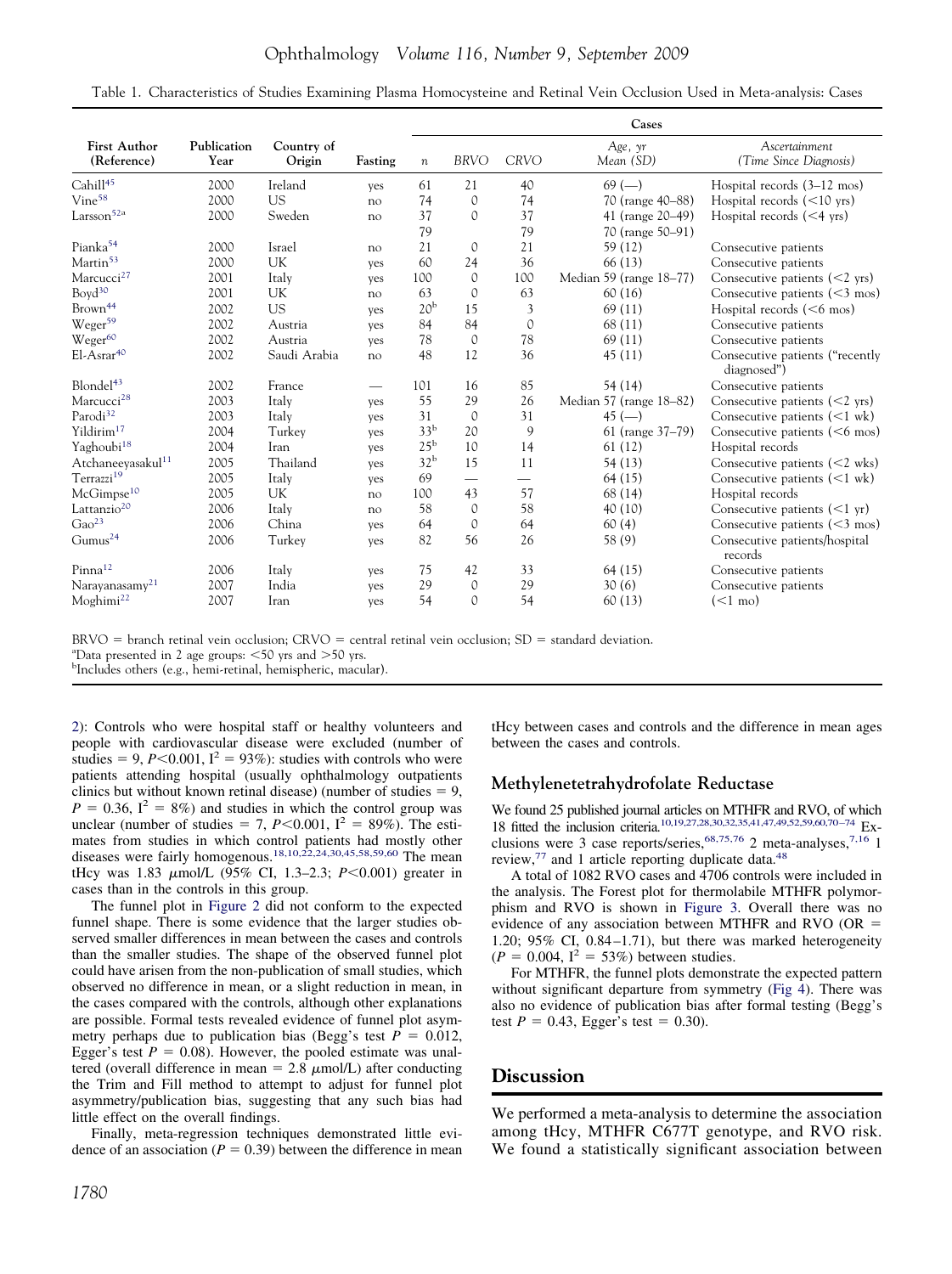<span id="page-4-0"></span>

| Table 2. Characteristics of Studies Examining Plasma Homocysteine and Retinal Vein Occlusion Used in Meta-analysis: Controls |  |  |
|------------------------------------------------------------------------------------------------------------------------------|--|--|
|------------------------------------------------------------------------------------------------------------------------------|--|--|

|                                    |                     |                      |         |          |                                      | Controls                                                                                                     |
|------------------------------------|---------------------|----------------------|---------|----------|--------------------------------------|--------------------------------------------------------------------------------------------------------------|
| <b>First Author</b><br>(Reference) | Publication<br>Year | Country of<br>Origin | Fasting | $\it n$  | Age, yr<br>Mean (SD)                 | Source<br>(Matching Criteria)                                                                                |
| Cahill <sup>45</sup>               | 2000                | Ireland              | yes     | 87       | $70 (-)$                             | Hospital patients, primarily cataract extraction $(age)^d$                                                   |
| Vine <sup>58</sup>                 | 2000                | <b>US</b>            | no      | 74       | 65 (range 37–90)                     | Hospital patients with non-retinal vascular diagnosis <sup>d</sup>                                           |
| Larsson <sup>52a</sup>             | 2000                | Sweden               | no      | 65<br>88 | 41 (range 20-49)<br>70 (range 50–88) | Unknown, "randomly selected" (age) <sup>e</sup>                                                              |
| Pianka <sup>54</sup>               | 2000                | Israel               | no      | 81       | 66 (18)                              | Unknown, "healthy adults" <sup>c</sup>                                                                       |
| Martin <sup>53</sup>               | 2000                | UK                   | yes     | 85       | 52(15)                               | Laboratory staff/hospital patients, no cardiovascular<br>disease <sup>c</sup>                                |
| Marcucci <sup>27</sup>             | 2001                | Italy                | yes     | 100      | Median 56 (range 18-84)              | Friends/partners, no cardiovascular disease (age, sex) <sup>c</sup>                                          |
| Boyd <sup>30</sup>                 | 2001                | UK                   | no      | 63       | 61 (16)                              | Clinic patients <sup>d</sup>                                                                                 |
| Brown <sup>44</sup>                | 2002                | <b>US</b>            | yes     | 20       | 70(7)                                | Unknown, "normal subjects" with no diabetes <sup>be</sup>                                                    |
| Weger <sup>59</sup>                | 2002                | Austria              | yes     | 84       | 68 (11)                              | Hospital patients, no anterior ischemic optic<br>neuropathy or vasculitis (age, sex) <sup>d</sup>            |
| Weger <sup>60</sup>                | 2002                | Austria              | yes     | 78       | 69 (11)                              | Hospital patients, no anterior ischemic optic<br>neuropathy or vasculitis (age, $sex$ ) <sup>d</sup>         |
| $El-Asrar^{40}$                    | 2002                | Saudi Arabia         | no      | 59       | 46(12)                               | Healthy blood donors (age, $sex$ ) <sup>c</sup>                                                              |
| Blondel <sup>43</sup>              | 2002                | France               |         | 29       | 51 (10)                              | Source not given, (age) <sup>e</sup>                                                                         |
| Marcucci <sup>28</sup>             | 2003                | Italy                | yes     | 61       | Median 56 (range 20-80)              | Friends/partners, no cardiovascular disease or venous<br>thromboembolism (age, sex) $\text{c}$               |
| Parodi <sup>32</sup>               | 2003                | Italy                | yes     | 31       | $44$ (--)                            | Unknown, "volunteers" (age, sex) <sup>be</sup>                                                               |
| Yildirim <sup>17</sup>             | 2004                | Turkey               | yes     | 25       | 58 (range 47–72)                     | Unknown (age, $sex$ ) <sup>e</sup>                                                                           |
| Yaghoubi <sup>18</sup>             | 2004                | Iran                 | yes     | 24       | 63(14)                               | Clinic patients, no glaucoma, uveitis or intraocular<br>trauma <sup>d</sup>                                  |
| Atchaneeyasakul <sup>11</sup>      | 2005                | Thailand             | yes     | 88       | 54 (13)                              | Unknown, "volunteers" (age, sex) <sup>e</sup>                                                                |
| Terrazzi <sup>19</sup>             | 2005                | Italy                | yes     | 50       | 58 (12)                              | Unknown, "volunteers" (age) <sup>e</sup>                                                                     |
| McGimpse <sup>10</sup>             | 2005                | UK                   | no      | 91       | 68 (14)                              | Clinic patients (primarily cataract surgery)/friends/<br>relatives (age, sex) <sup>d</sup>                   |
| Lattanzio <sup>20</sup>            | 2006                | Italy                | no      | 103      | 40(13)                               | Hospital staff <sup>c</sup>                                                                                  |
| Gao <sup>23</sup>                  | 2006                | China                | yes     | 64       | 60(4)                                | Volunteers undergoing routine physical examination<br>(age, sex, hypertension, smoking, drinking) $\epsilon$ |
| Gumus <sup>24</sup>                | 2006                | Turkey               | yes     | 78       | 57 (10)                              | Clinic patients with refractive errors, presbyopia, or<br>cataract (age, sex) $d$                            |
| Pinna <sup>12</sup>                | 2006                | Italy                | yes     | 72       | 64(8)                                | Friends/partners/hospital staff <sup>c</sup>                                                                 |
| Narayanasamy <sup>21</sup>         | 2007                | India                | yes     | 57       | 27(5)                                | Hospital staff/students (age, sex) <sup>c</sup>                                                              |
| Moghimi <sup>22</sup>              | 2007                | Iran                 | yes     | 51       | 63(9)                                | Clinic patients, no retinal disease (age, sex,<br>hypertension, diabetes, smoking) <sup>d</sup>              |

 $SD =$  standard deviation.<br>aData presented in 2,300.

 $a^2$ Data presented in 2 age groups:  $<$  50 yrs and  $>$  50 yrs.

Study included 2 controls; group information represents control group used in meta-analysis.

c Classified as healthy controls, volunteers, or excluding cardiovascular disease.

d Studies using mainly controls with other diseases and not excluding cardiovascular risk factors.

e Studies in which the control group was unclear.

increased tHcy serum levels and RVO risk. We did not find any association between MTHFR C677T genotype and RVO risk. Although our combined estimates are similar to 2 previous meta-analyses, the inclusion of 15 additional studies have highlighted marked heterogeneity in the associations between studies from unidentified sources. Also, in contrast with these previous meta-analyses, funnel plots indicated that the association between tHcy and RVO seems less marked in larger studies, perhaps because of publication bias.<sup>7,16</sup>

#### **Study Heterogeneity**

One of the strengths of this analysis was the exploration of the heterogeneity of the association between tHcy and RVO. However, our attempts to identify homogeneous subsets were largely unsuccessful, except for a subgroup of studies in which the control group comprised hospital patients, making any firm conclusions difficult.

We attempted to reduce heterogeneity by considering the geographic origin of studies, classifying them as European and non-European, because a previous meta-analysis of MTHFR C677T polymorphism and coronary heart disease risk showed that heterogeneity disappeared when studies were stratified by geographic region.<sup>[78](#page-9-0)</sup> However, this was not observed in the current study.

Homocysteine concentrations are greater in the non-fasting than fasting state, and therefore it is recommended that blood samples are acquired after a period of fasting.<sup>13</sup> This is not always possible when opportunistic sampling methods are used and only two thirds of the studies included in the metaanalysis had used fasting glucose samples. However, exclusion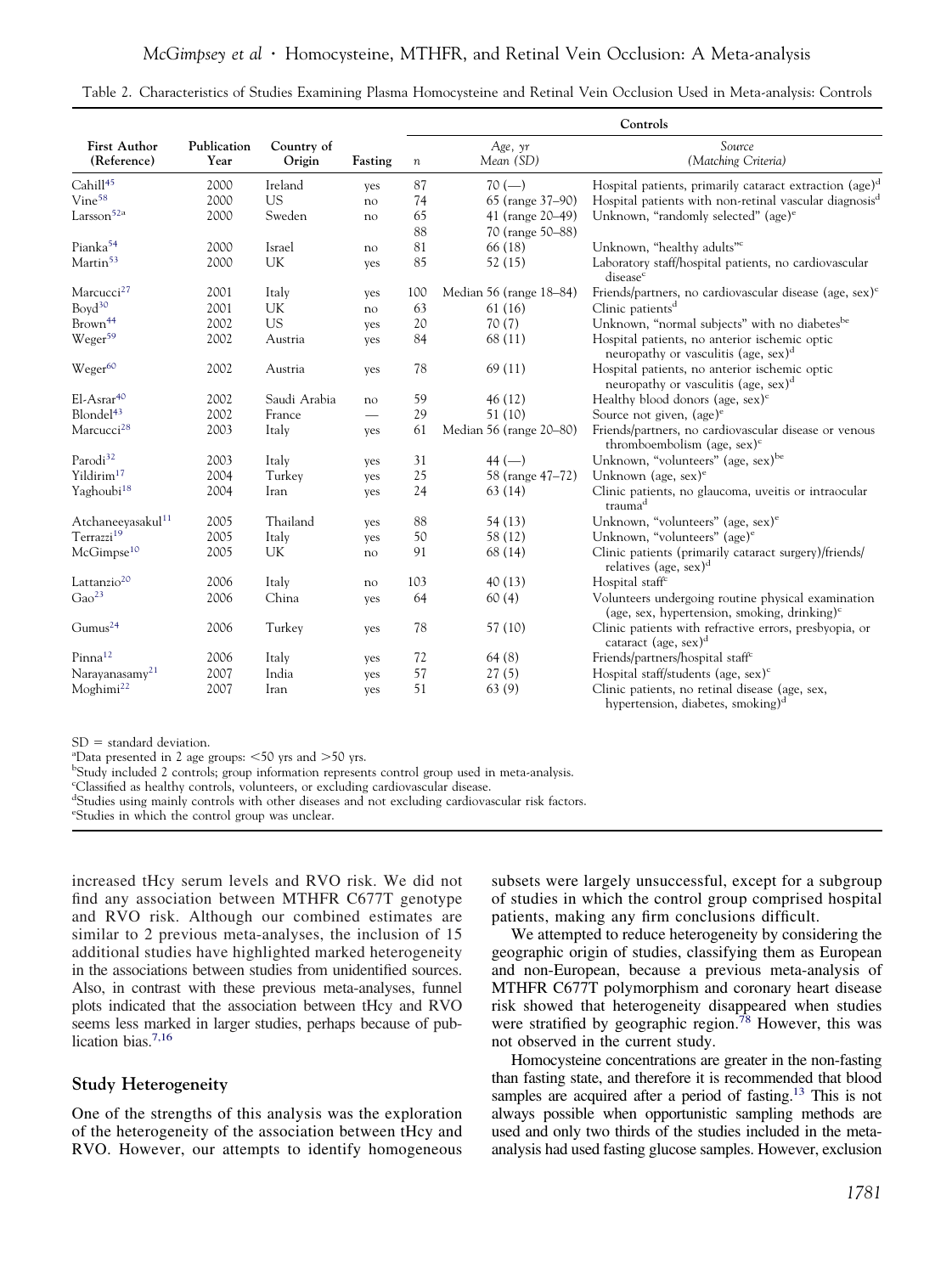<span id="page-5-0"></span>

| <b>Author</b>                                |     | <b>RVO</b> tHey   |     | <b>Controls tHey</b> | Difference in mean tHcy (95% CI)               | Difference in mean |                     |  |
|----------------------------------------------|-----|-------------------|-----|----------------------|------------------------------------------------|--------------------|---------------------|--|
|                                              | n   | mean (sd)         | n   | mean (sd)            | (mean in RVO group – mean in control group)    |                    | $(95\% \text{ CI})$ |  |
| Cahill <sup>46</sup>                         | 61  | 14.0(6.7)         | 87  | 12.3(11.0)           |                                                | 1.7                | $(-1.4, 4.8)$       |  |
| $Vine^{59}$                                  | 74  | 11.6(4.7)         | 74  | 9.5(2.7)             |                                                | 2.1                | (0.9, 3.3)          |  |
| Larsson <sup>53</sup>                        | 116 | 12.4(4.2)         | 153 | 12.7(4.8)            |                                                | $-0.3$             | $(-1.4, 0.8)$       |  |
| Pianka <sup>55</sup>                         | 21  | 10.3(3.4)         | 81  | 8.7(4.3)             |                                                | 1.6                | $(-0.4, 3.6)$       |  |
| Martin <sup>54</sup>                         | 60  |                   | 85  |                      |                                                | 4.3                |                     |  |
|                                              | 100 | 13.8(1.5)         | 100 | 9.5(1.5)             |                                                |                    | (3.8, 4.8)          |  |
| Marcucci <sup>27</sup><br>Boyd <sup>30</sup> |     | 14.0(8.0)         |     | 9.6(3.6)             |                                                | 4.4                | (2.7, 6.1)          |  |
|                                              | 63  | $12.4(4.7)^a$     | 63  | $11.6(3.0)^{a}$      |                                                | 0.8                | $(-0.6, 2.2)$       |  |
| Brown <sup>45</sup>                          | 20  | 18.4(6.6)         | 20  | 7.0(4.5)             |                                                | 11.4               | (7.9, 14.9)         |  |
| $\mathbf{Weger}^{60}$                        | 78  | 11.4(6.1)         | 78  | 9.1(2.7)             |                                                | 2.3                | (0.8, 3.8)          |  |
| Weger <sup>61</sup>                          | 84  | 11.4(4.3)         | 84  | 9.9(2.8)             |                                                | 1.5                | (0.4, 2.6)          |  |
| $El-Asrar41$                                 | 48  | 15.3(8.2)         | 59  | 9.0(5.6)             |                                                | 6.3                | (3.7, 9.0)          |  |
| Blondel <sup>44</sup>                        | 101 | 11.9(6.1)         | 29  | 8.6(1.8)             |                                                | 3.3                | (1.0, 5.6)          |  |
| Marcucci <sup>28</sup>                       | 55  | $12.7 (11.1)^{b}$ | 65  | $8(5.6)^{b}$         |                                                | 4.7                | (1.6, 7.8)          |  |
| Parodi <sup>32</sup>                         | 31  | $10.6(-°)$        | 31  | $9.3(-°)$            |                                                | 1.3                | (0.5, 2.1)          |  |
| Yildirim <sup>17</sup>                       | 33  | $13.9(4.5)^{b}$   | 25  | $10.2 (1.7)^{b}$     |                                                | 3.7                | (1.9, 5.6)          |  |
| ${\bf Yaghoubi}^{18}$                        | 25  | 15(5.7)           | 24  | 13.4(4.1)            |                                                | 1.6                | $(-1.2, 4.4)$       |  |
| Atchhaneeyasakul <sup>11</sup>               | 32  | 12.0(4.4)         | 88  | 12.2(4.1)            |                                                | $-0.1$             | $(-1.8, 1.5)$       |  |
| Terrazzi <sup>19</sup>                       | 69  | 14.7(9.9)         | 50  | 10.2(8.0)            |                                                | 4.5                | (1.2, 7.8)          |  |
| $McG$ impsey $10$                            | 100 | 12.0(6.0)         | 91  | 11.2(6.0)            |                                                | 0.7                | $(-1.0, 2.4)$       |  |
| Lattanzio <sup>20</sup>                      | 58  | 10.7(5.1)         | 103 | 8.6(3.7)             |                                                | 2.1                | (0.7, 3.5)          |  |
| Gao <sup>23</sup>                            | 64  | 13.8(1.7)         | 64  | 8.1(0.6)             |                                                | 5.8                | (5.3, 6.2)          |  |
| Gumus <sup>24</sup>                          | 82  | 14.7(5.3)         | 78  | 11.8(3.3)            |                                                | 2.9                | (1.5, 4.3)          |  |
| $\rm Pinna^{12}$                             | 75  | $10.4(4.4)^{b}$   | 72  | 10.8(2.6)            |                                                | $-0.5$             | $(-1.6, 0.7)$       |  |
| Narayanasamy <sup>21</sup>                   | 29  | 19.1(13.2)        | 57  | 14.7(6.2)            |                                                | 4.4                | (0.3, 8.5)          |  |
| Moghimi <sup>22</sup>                        | 54  | 14.8(7.6)         | 51  | 11.4(3.7)            |                                                | 3.4                | (1.1, 5.7)          |  |
|                                              |     |                   |     |                      |                                                |                    |                     |  |
|                                              |     |                   |     | $-10$                | $-5$<br>5<br>10<br>$\Omega$                    | 15                 |                     |  |
|                                              |     |                   |     |                      | Higher tHcy in cases<br>Lower tHey in controls |                    |                     |  |

\*Test for heterogeneity  $\chi^2$  = 327.77, df = 24, P<0.001; I<sup>2</sup> (95% CI) = 93% (90%, 94%).

<sup>a</sup>Mean and standard deviation (sd) estimated from the median and the interquartile range.<sup>31</sup>

<sup>b</sup> Mean and standard deviation (sd) estimated from the median and range.

<sup>c</sup> Standard deviation estimates not available within groups, standard error of difference in means estimated from P-value of t-test.<sup>33</sup>

Confidence interval (CI).

**Figure 1.** Forest plot of studies of tHcy ( $\mu$ mol/L) and RVO, ordered by date of publication. CI = confidence interval; RVO = retinal vein occlusion;  $SD =$  standard deviation; tHcy = total homocysteine.

of studies that did not use fasting samples did not reduce heterogeneity.

Summary statistics published by the authors were used for the meta-analysis because patient-level data were not available to us in the majority of the studies. However, when we carried out a subgroup analysis that was limited to those studies for which we had patient-level data, the esti-



**Figure 2.** Funnel plot of studies of tHcy and RVO, labeled by reference number. Dashed line denotes combined mean. tHcy = total homocysteine.

mates of risk increase were similar, and heterogeneity was not reduced.

A further possible reason for heterogeneity in this meta-analysis is that we included both branch and central RVO, because in most of the studies a distinction was not made between these 2 disease groups. It has been suggested that, although central RVO is associated with cardiovascular risk factors, branch RVO may be more influenced by local factors such as atherosclerotic retinal arteries compressing retinal veins at arteriovenous crossings, and therefore the cause of these conditions may be different.<sup>[45](#page-9-0)</sup> We did attempt to address this and repeated the analysis in studies in which more than 50% of cases had CRVO and in studies in which more than 50% of cases had BRVO, but in both subgroups there was a high level of heterogeneity and the difference in tHcy between cases and controls in these 2 groups was similar, indicating that the role of tHcy is unlikely to differ in the cause of these 2 conditions.

A crucial consideration in case-control studies is the selection of the control group. An ideal control group in a case-control study will be as similar as possible to the cases, except that they would not have the disease being investigated. We found wide variability in the source of control group between the studies that could have lead to the observed heterogeneity of our results. The controls in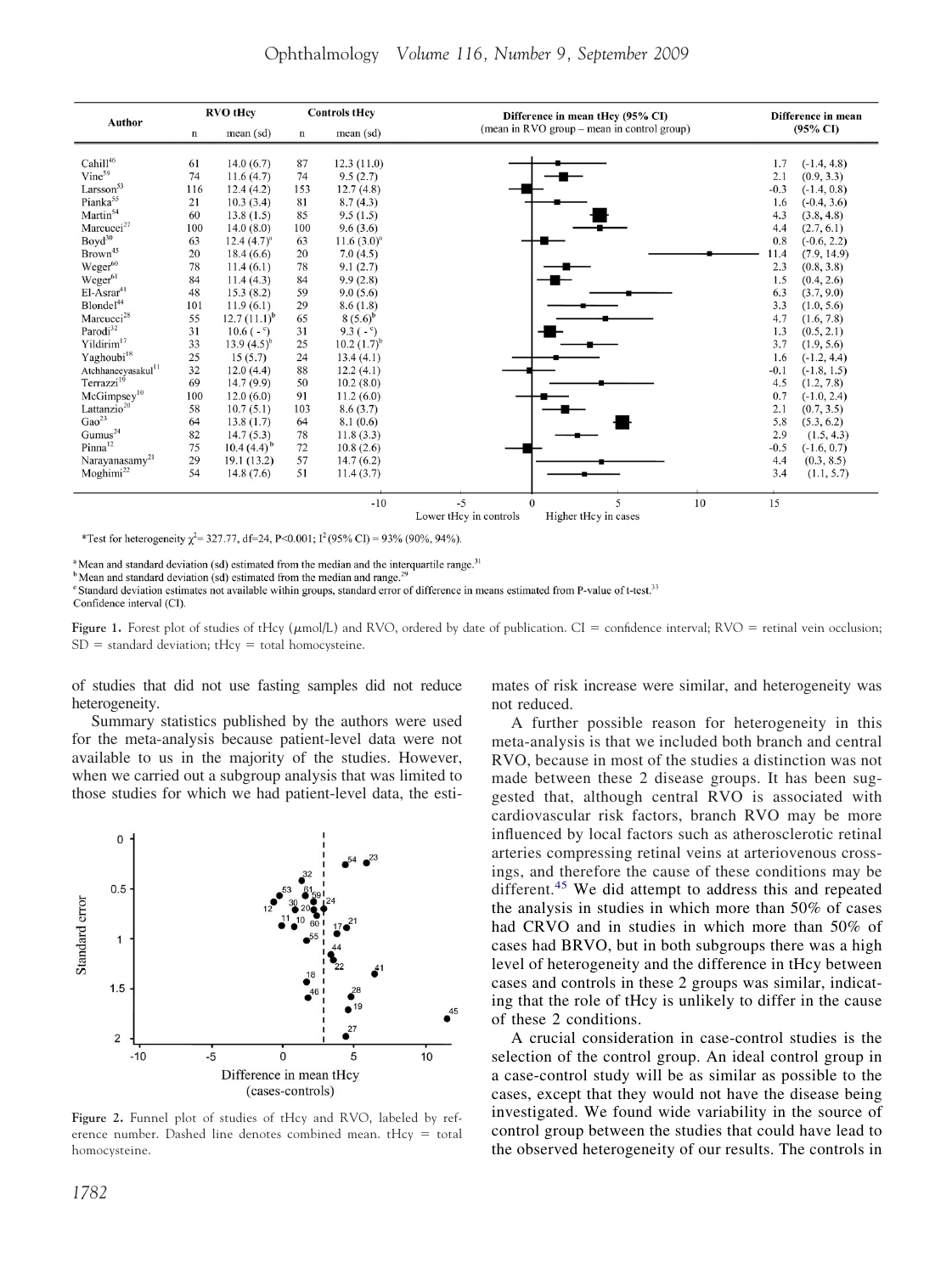*McGimpsey et al* Homocysteine, MTHFR, and Retinal Vein Occlusion: A Meta-analysis

<span id="page-6-0"></span>

| Author                          |           | <b>RVO</b> |           | <b>Controls</b> | Odds Ratio (95%CI)                                        | OR                | $(95\% \text{ CI})$ | <b>Relative</b> |
|---------------------------------|-----------|------------|-----------|-----------------|-----------------------------------------------------------|-------------------|---------------------|-----------------|
|                                 | n/N       | (%)        | n/N       | (%)             |                                                           |                   |                     | weight $(\%)$   |
|                                 |           |            |           |                 |                                                           |                   |                     |                 |
| Salomon <sup>75</sup>           | 26/102    | (25)       | 16/105    | (15)            |                                                           | 1.90              | (0.96, 3.77)        | 8.0             |
| Glueck <sup>50</sup>            | 3/17      | (18)       | 26/234    | (11)            |                                                           | 1.72              | (0.46, 6.38)        | 4.4             |
| Loewenstein <sup>74</sup>       | 11/59     | (19)       | 193/1,863 | (10)            |                                                           | 1.97              | (1.01, 3.84)        | 8.1             |
| Larsson <sup>53</sup>           | 6/116     | (5)        | 15/140    | (11)            |                                                           | 0.45              | (0.17, 1.21)        | 6.1             |
| Cahill <sup>71</sup>            | 13/87     | (15)       | 15/87     | (17)            |                                                           | 0.84              | (0.38, 1.88)        | 7.1             |
| Marcucci <sup>27</sup>          | 30/100    | (30)       | 17/100    | (17)            |                                                           | 2.10              | (1.08, 4.08)        | 8.1             |
| $\mathbf{Boyd}^{30}$            | 5/63      | (8)        | 7/63      | (11)            |                                                           | 0.69              | (0.21, 2.28)        | 4.9             |
| Weger <sup>60</sup>             | 13/78     | (17)       | 9/78      | (12)            |                                                           | 1.54              | (0.61, 3.86)        | 6.4             |
| Weger <sup>61</sup>             | 4/84      | (5)        | 6/84      | (7)             |                                                           | 0.65              | (0.18, 2.37)        | 4.5             |
| Adamczuk <sup>42</sup>          | 4/37      | (11)       | 19/144    | (13)            |                                                           | 0.79              | (0.25, 2.48)        | 5.2             |
| Marcucci <sup>28</sup>          | 21/55     | (38)       | 9/61      | (15)            |                                                           | 3.56              | (1.45, 8.77)        | 6.5             |
| Dodson <sup>72</sup>            | 3/40      | (8)        | 5/40      | (13)            |                                                           | 0.57              | (0.13, 2.56)        | 3.7             |
| Parodi <sup>32</sup>            | 4/31      | (13)       | 4/31      | (13)            |                                                           | 1.00              | (0.23, 4.44)        | 3.8             |
| Cruciani <sup>48</sup>          | 3/29      | (10)       | 23/62     | (37)            |                                                           | 0.20              | (0.05, 0.71)        | 4.5             |
| Yanamandra <sup>35a</sup>       | 0/18      | (0)        | 20/1,472  | (1)             |                                                           | 1.92              | (0.11, 32.85)       | 1.4             |
| Terazzi <sup>19</sup>           | 18/63     | (29)       | 2/48      | (4)             |                                                           | 9.21              | (2.04, 41.64)       | 3.7             |
|                                 | 11/103    | (11)       | 14/94     | (15)            |                                                           | 0.68              | (0.29, 1.59)        | 6.9             |
| $McGimpsey10$ Gao <sup>73</sup> | 14/64     | (22)       | 11/64     | (17)            |                                                           | 1.35              | (0.56, 3.26)        | 6.7             |
| Overall                         | 175/1,082 |            | 400/4,706 |                 |                                                           | 1.20 <sup>b</sup> | (0.84, 1.71)        |                 |
|                                 |           |            |           |                 | 0.25<br>0.1<br>0.5<br>$\overline{c}$<br>0.05<br>1.0<br>10 | 20                |                     |                 |
|                                 |           |            |           |                 | TT risk reduced in cases<br>TT risk increased in cases    |                   |                     |                 |

n, number with MTHFR TT allele; N, total number in RVO and control groups.

Correction added to calculate odds ratio (OR) and  $95\%$  confidence interval (CI)<sup>36</sup>.

<sup>b</sup> Test for heterogeneity  $\chi^2$  = 36.5, df=17, P=0.004; I<sup>2</sup>(95% CI) = 53% (20%, 73%).

Figure 3. Forest plot of studies investigating the association between thermolabile MTHFR genotype (comparing TT heterozygotes with heterozygotes [CT] and wild-type homozygotes [CC]) and RVO using the random effects model, ordered by date of publication. CI = confidence interval; OR = odds ratio; RVO = retinal vein occlusion.

the studies usually comprised hospital staff, healthy volunteers, or patients attending hospital (usually ophthalmology outpatient clinics, but without known retinal disease), whereas in some studies the source of controls was not clearly stated. There are strengths and weaknesses in the use of either hospital- or community-based controls. tHcy has been shown to be elevated in several diseases, including cardiovascular disease, and the use of healthy controls or volunteers (e.g., excluding those with cardiovascular disease) may enhance mild associations with a phenomenon referred to as the "healthy participant effect." Therefore, the use of hospitalbased controls may be more appropriate here because these patients' characteristics may be closer to that of the case group.



**Figure 4.** Funnel plot of studies investigating the association between thermolabile MTHFR genotype (comparing TT genotype with heterozygous CT and homozygous CC genotypes) and RVO.

An observed greater tHcy concentration in RVO cases than in hospital-based controls is then likely to be due to RVO rather than the presence of other conditions. We observed less heterogeneity in studies that recruited their control patients from those attending a hospital. However, even within this group of studies there was variability in how controls were selected. Although this subgroup did demonstrate a significant association between tHcy and RVO, the difference between cases and controls was lower than that observed within the overall metaanalysis. Thus, we recommend that our results be interpreted cautiously, because many subsets of studies were investigated. Nonetheless, it is reassuring that the overall findings were similar within these studies.

The difference in mean ages between the cases and controls could account for some of the between-study variability because there is evidence showing that tHcy increases with age.<sup>[13](#page-8-0)</sup> For example, in one study<sup>[53](#page-9-0)</sup> cases were on average 14 years older than their controls. However, there was no evidence of more homogenous findings in the group of studies with an age difference between cases and controls of less than 3 years. Furthermore, meta-regression showed no evidence of a correlation between the difference in mean tHcy between cases and controls and the difference in mean age between cases and controls. These analyses, although rather crude, suggest that a difference in age between cases and controls does not account for much of the variability in the study estimates.

#### **Limitations of the Meta-analysis**

The case-control study design means that the assessment of tHcy in patients at varying time intervals after the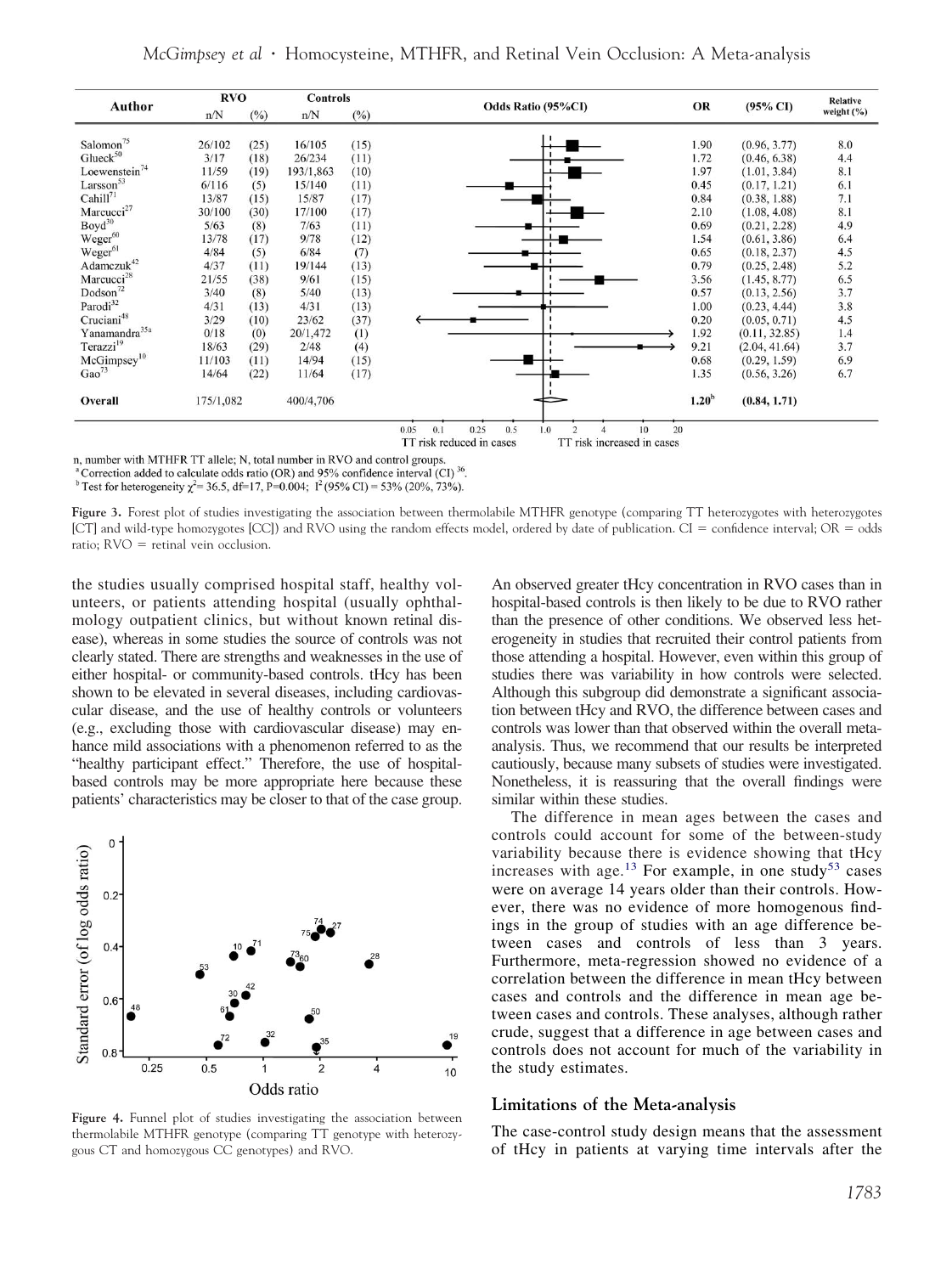<span id="page-7-0"></span>occlusive vascular event is methodologically weak. The vascular occlusive event itself could increase the tHcy concentration, and this type of reverse causality is supported by studies of tHcy and coronary heart disease in which evidence from longitudinal cohorts demonstrate weaker associations than those found in the case-control scenario.<sup>[8](#page-8-0)</sup>

We were also unable assess the contribution of confounding factors to the observed results. tHcy is elevated in several conditions, including cardiovascular disease,<sup>[8,9](#page-8-0)</sup> and is positively associated with renal function,<sup>13</sup> There are a number of dietary determinants of tHcy, including Bvitamin status<sup>13</sup> and fruit and vegetable intake,<sup>79,80</sup> whereas certain drugs and cigarette smoking can interfere with folate/tHcy metabolism.<sup>[13](#page-8-0)</sup> Imbalances in these parameters between cases and controls have the potential to influence the results.

For example, we were unable to account for folate status in this meta-analysis because it was only examined in a small number of studies. It is therefore a possibility that differences in folate intake between studies explain the observed heterogeneity.

## **Effect of Publication Bias**

For obvious reasons it is recognized that studies yielding significant results are more likely to be published leading to publication bias. The funnel plot [\(Fig 2\)](#page-5-0) indicated that larger studies observed smaller differences in mean between the cases and controls than smaller studies. This observation is consistent with publication bias because studies with smaller sample sizes that may have been conducted and that did not detect a difference between cases and controls were not published. If this is the case, then our combined estimate would exaggerate the true difference in mean tHcy between the cases and controls. Alternatively, it is possible that the funnel plot shape could have arisen because the larger studies differed from the smaller studies with respect to other study characteristics, such as quality. By ignoring the funnel plot and significant heterogeneity, it would be easy to conclude that an association exists between tHcy and RVO. However, the marked heterogeneity in the studies, except for the subgroup of studies that used hospital patients as controls, and the evidence of publication bias are strong reasons for questioning the finding that tHcy and RVO are related.

## **Thermolabile Methylenetetrahydrofolate Reductase and Retinal Vein Occlusion Risk**

Because of the weaknesses in the case-control approach outlined above (residual confounding and reverse causality), it has been proposed that a more robust method for detecting association would be to examine the relationship between the genetic variant MTHFR C677T and elevated tHcy concentrations, $14,15$  because this will not be subject to reverse causation or the confounding that exists in observational studies of disease risk in relation to directly measured tHcy concentrations.[78](#page-9-0) This approach follows the principle of Mendelian randomization. ${}^{81}$  ${}^{81}$  ${}^{81}$  By examining the association between MTHFR C677T genotype and RVO risk, we found no association between homozygosity for the TT genotype and RVO risk. Heterogeneity between studies was high, but there was no indication of publication bias.

There are several possible explanations for this lack of association between MTHFR and RVO risk, other than a true lack of association. Differences in tHcy concentration by MTHFR C677T genotype have been shown to be greater at lower levels of folate intake and status, and are reduced after folate supplementation[.26](#page-8-0) We did not have information on folate status in the majority of studies and thus were unable to account for folate status in our analysis.

Second, with 1082 cases and 4706 controls, this is still a modestly sized meta-analysis in terms of genetic polymorphisms, and the power to detect a small increase in risk may be limited.

Overall, the findings from our meta-analysis on the lack of an association between MTHFR C677T genotype and RVO risk are consistent with the possibility that weaknesses in the study design may have contributed to the observation of a positive association between tHcy and RVO in the individual studies and the overall metaanalysis.

Despite the inclusion of 15 additional case-control studies after initial meta-analyses, $^{7,16}$  we were still unable to draw firm conclusions on the relationship among tHcy, MTHFR, and RVO. The majority of studies published have tended to conclude that an association between tHcy and RVO exists, and our meta-analysis supports this view through the finding of a significantly increased pooled estimate, suggesting that reduction of tHcy with folate supplementation may reduce RVO risk. However, the presence of marked heterogeneity and clear evidence of publication bias makes direct comparison and pooling of the results unreliable. The pooled increase in risk due to tHcy is also not in accord with the absence of an association between RVO and MTHFR TT genotype. Therefore, the association between tHcy and RVO remains tentative and requires high-quality, well-designed epidemiologic studies, preferably of cohort design, before firm conclusions on the putative role of elevated tHcy and MTHFR status on RVO occlusion can be made.

In conclusion, there is evidence to suggest an association between tHcy and RVO. Because of the presence of heterogeneity and publication bias, no recommendation can be made with regard to routine investigation and treatment of elevated tHcy in the setting of RVO (rating CIII). There is no evidence to suggest an association between MTHFR C677T genotype and RVO. There was heterogeneity between groups but no evidence of publication bias. There is no evidence to suggest routine testing of MTHFR C677T genotype in clinical practice (rating CII).

## **References**

<sup>1.</sup> David R, Zangwill L, Badarna M, Yassur Y. Epidemiology of retinal vein occlusion and its association with glaucoma and increased intraocular pressure. Ophthalmologica 1988;197: 69–74.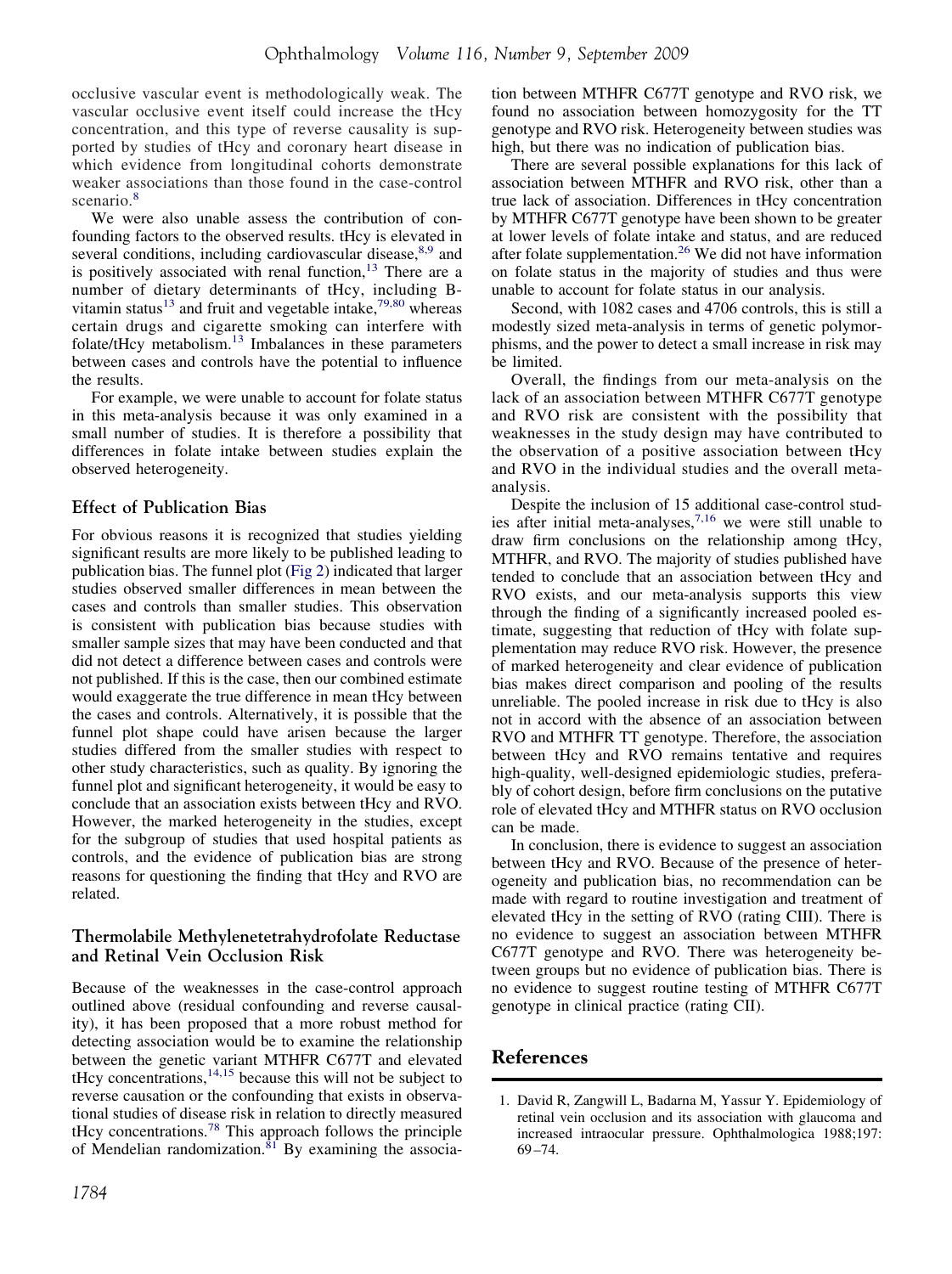- <span id="page-8-0"></span>2. Klein R, Wang Q, Klein BE, et al. The relationship of agerelated maculopathy, cataract, and glaucoma to visual acuity. Invest Ophthalmol Vis Sci 1995;36:182–91.
- 3. Martin SC, Butcher A, Martin N, et al. Cardiovascular risk assessment in patients with retinal vein occlusion. Br J Ophthalmol 2002;86:774–6.
- 4. Tsaloumas MD, Kirwan J, Vinall H, et al. Nine year follow-up study of morbidity and mortality in retinal vein occlusion. Eye 2000;14: 821–7.
- 5. Hayreh SS, Zimmerman B, McCarthy MJ, Podhajsky P. Systemic diseases associated with various types of retinal vein occlusion. Am J Ophthalmol 2001;131:61–77.
- 6. Deramo VA, Cox TA, Syed AB, et al. Vision-related quality of life in people with central retinal vein occlusion using the 25-item National Eye Institute Visual Function Questionnaire. Arch Ophthalmol 2003;121:1297–302.
- 7. Cahill MT, Stinnett SS, Fekrat S. Meta-analysis of plasma homocysteine, serum folate, serum vitamin B(12), and thermolabile MTHFR genotype as risk factors for retinal vascular occlusive disease. Am J Ophthalmol 2003;136:1136–50.
- 8. Clarke R. Commentary: an updated review of the published studies of homocysteine and cardiovascular disease. Int J Epidemiol 2002;31:70–1.
- Wald DS, Wald NJ, Morris JK, Law M. Folic acid, homocysteine, and cardiovascular disease: judging causality in the face of inconclusive trial evidence. BMJ 2006;333:1114–7.
- 10. McGimpsey SJ, Woodside JV, Bamford L, et al. Retinal vein occlusion, homocysteine, and methylene tetrahydrofolate reductase genotype. Invest Ophthalmol Vis Sci 2005; 46:4712–6.
- 11. Atchaneeyasakul LO, Trinavarat A, Bumrungsuk P, Wongsawad W. Anticardiolipin IgG antibody and homocysteine as possible risk factors for retinal vascular occlusive disease in Thai patients. Jpn J Ophthalmol 2005;49:211–5.
- 12. Pinna A, Carru C, Zinellu A, et al. Plasma homocysteine and cysteine levels in retinal vein occlusion. Invest Ophthalmol Vis Sci 2006;47:4067–71.
- 13. Refsum H, Smith AD, Ueland PM, et al. Facts and recommendations about total homocysteine determinations: an expert opinion. Clin Chem 2004;50:3–32.
- 14. Harmon DL, Woodside JV, Yarnell JW, et al. The common 'thermolabile' variant of methylene tetrahydrofolate reductase is a major determinant of mild hyperhomocysteinaemia. QJM 1996;89:571–7.
- 15. Jacques PF, Bostom AG, Williams RR, et al. Relation between folate status, a common mutation in methylenetetrahydrofolate reductase, and plasma homocysteine concentrations. Circulation 1996;93:7–9.
- 16. Janssen MC, den Heijer M, Cruysberg JR, et al. Retinal vein occlusion: a form of venous thrombosis or a complication of atherosclerosis? A meta-analysis of thrombophilic factors. Thromb Haemost 2005;93:1021–6.
- 17. Yildirim C, Yaylali V, Tatlipinar S, et al. Hyperhomocysteinemia: a risk factor for retinal vein occlusion. Ophthalmologica 2004;218:102–6.
- 18. Yaghoubi GH, Madarshahian F, Mosavi M. Hyperhomocysteinaemia: risk of retinal vascular occlusion. East Mediterr Health J 2004;10:633–9.
- 19. Terrazzi P, Di Micco P, Quaglia I, et al. Homocysteine, MTHFR C677T gene polymorphism, folic acid and vitamin B 12 in patients with retinal vein occlusion. Thromb J [serial online] 2005;3:13. Available at: [http://www.thrombosisjournal.](http://www.thrombosisjournal.com/content/3/1/13) [com/content/3/1/13.](http://www.thrombosisjournal.com/content/3/1/13) Accessed December 17, 2008.
- 20. Lattanzio R, Sampietro F, Ramoni A, et al. Moderate hyperhomocysteinemia and early-onset central retinal vein occlusion. Retina 2006;26:65–70.
- 21. Narayanasamy A, Subramaniam B, Karunakaran C, et al. Hyperhomocysteinemia and low methionine stress are risk factors for central retinal venous occlusion in an Indian population. Invest Ophthalmol Vis Sci 2007;48:1441–6.
- 22. Moghimi S, Najmi Z, Faghihi H, et al. Hyperhomocysteinemia and central retinal vein occlusion in Iranian population. Int Ophthalmol 2008;28:23–8.
- 23. Gao W, Wang YS, Zhang P, Wang HY. Hyperhomocysteinemia and low plasma folate as risk factors for central retinal vein occlusion: a case-control study in a Chinese population. Graefes Arch Clin Exp Ophthalmol 2006;244: 1246–9.
- 24. Gumus K, Kadayifcilar S, Eldem B, et al. Is elevated level of soluble endothelial protein C receptor a new risk factor for retinal vein occlusion? Clin Experiment Ophthalmol 2006;34: 305–11.
- 25. Woodside JV, Yarnell JW, McMaster D, et al. Effect of B-group vitamins and antioxidant vitamins on hyperhomocysteinemia: a double-blind, randomized, factorial-design, controlled trial. Am J Clin Nutr 1998;67:858–66.
- 26. Ashfield-Watt PA, Pullin CH, Whiting JM, et al. Methylenetetrahydrofolate reductase  $677C \rightarrow T$  genotype modulates homocysteine responses to a folate-rich diet or a low-dose folic acid supplement: a randomized controlled trial. Am J Clin Nutr 2002;76:180–6.
- 27. Marcucci R, Bertini L, Giusti B, et al. Thrombophilic risk factors in patients with central retinal vein occlusion. Thromb Haemost 2001;86:772–6.
- 28. Marcucci R, Giusti B, Betti I, et al. Genetic determinants of fasting and post-methionine hyperhomocysteinemia in patients with retinal vein occlusion. Thromb Res 2003;110: 7–12.
- 29. Hozo SP, Djulbegovic B, Hozo I. Estimating the mean and variance from the median, range, and the size of a sample. BMC Med Res Methodol [serial online] 2005;5:13. Available at: [http://www.biomedcentral.com/1471-2288/5/13.](http://www.biomedcentral.com/1471-2288/5/13) Accessed December 17, 2008.
- 30. Boyd S, Owens D, Gin T, et al. Plasma homocysteine, methylene tetrahydrofolate reductase C677T and factor II G20210A polymorphisms, factor VIII, and VWF in central retinal vein occlusion. Br J Ophthalmol 2001;85:1313– 5.
- 31. Higgins JP, Green S, eds. Cochrane Handbook for Systematic Reviews of Interventions. Version 5.0.1(updated September 2008): Section 7.7.3.5 The Cochrane Collaboration 2008. Available at: [http://www.cochrane-handbook.org/.](http://www.cochrane-handbook.org/) Accessed December 17, 2008.
- 32. Parodi MB, Di Crecchio L. Hyperhomocysteinemia in central retinal vein occlusion in young adults. Semin Ophthalmol 2003;18:154–9.
- 33. Whitehead A. Meta-Analysis of Controlled Clinical Trials. Chichester, UK: Wiley; 2002:233–235.
- 34. Yanamandra K, Thurmon TF, Bocchini JA Jr, Kooragayala LM. Hyperhomocysteinemia and BRVO [letter]. Ophthalmology 2003;110:2069; author reply 2069.
- 35. DerSimonian R, Laird N. Meta-analysis in clinical trials. Control Clin Trials 1986;7:177–88.
- 36. Gart JJ, Zweifel JR. On the bias of various estimators of the logit and its variance with application to quantal bioassay. Biometrika 1967;54:181–7.
- 37. Begg CB, Mazumdar M. Operating characteristics of a rank correlation test for publication bias. Biometrics 1994;50: 1088–101.
- 38. Egger M, Davey Smith G, Schneider M, Minder C. Bias in meta-analysis detected by a simple, graphical test. BMJ 1997; 315:629–34.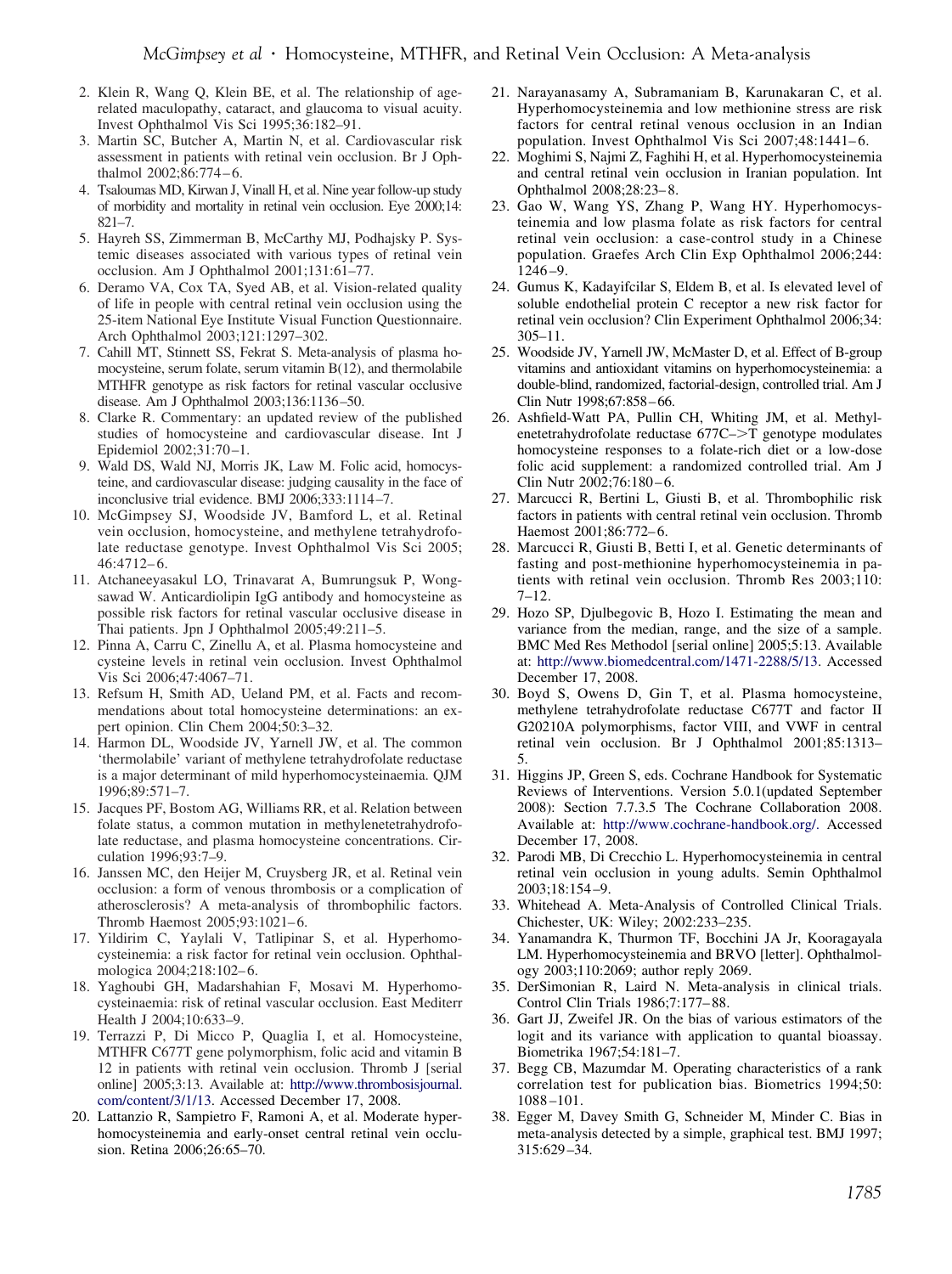- <span id="page-9-0"></span>39. Duval S, Tweedie R. Trim and fill: a simple funnel-plot-based method of testing and adjusting for publication bias in metaanalysis. Biometrics 2000;56:455–63.
- 40. Abu El-Asrar AM, Abdel Gader AG, Al-Amro SA, Al-Attas OS. Hyperhomocysteinemia and retinal vascular occlusive disease. Eur J Ophthalmol 2002;12:495–500.
- 41. Adamczuk YP, Iglesias Varela ML, Martinuzzo ME, et al. Central retinal vein occlusion and thrombophilia risk factors. Blood Coagul Fibrinolysis 2002;13:623–6.
- 42. Backhouse O, Parapia L, Mahomed I, Lee D. Familial thrombophilia and retinal vein occlusion. Eye 2000;14:13–7.
- 43. Blondel J, Glacet-Bernard A, Bayani N, et al. Retinal vein occlusion and hyperhomocysteinemia [in French]. J Fr Ophtalmol 2003;26:249–53.
- 44. Brown BA, Marx JL, Ward TP, et al. Homocysteine: a risk factor for retinal venous occlusive disease. Ophthalmology 2002;109:287–90.
- 45. Cahill M, Karabatzaki M, Meleady R, et al. Raised plasma homocysteine as a risk factor for retinal vascular occlusive disease. Br J Ophthalmol 2000;84:154–7.
- 46. Chua B, Kifley A, Wong TY, Mitchell P. Homocysteine and retinal vein occlusion: a population-based study. Am J Ophthalmol 2005;139:181–2.
- 47. Cruciani F, Moramarco A, Curto T, et al. MTHFR C677T mutation, factor II G20210A mutation and factor V Leiden as risks factor for youth retinal vein occlusion. Clin Ter 2003; 154:299–303.
- 48. Di Crecchio L, Parodi MB, Sanguinetti G, et al. Hyperhomocysteinemia and the methylenetetrahydrofolate reductase 677C-T mutation in patients under 50 years of age affected by central retinal vein occlusion. Ophthalmology 2004;111:940–5.
- 49. Glueck CJ, Bell H, Vadlamani L, et al. Heritable thrombophilia and hypofibrinolysis: possible causes of retinal vein occlusion. Arch Ophthalmol 1999;117:43–9.
- 50. Hansen L, Kristensen HL, Bek T, Ingerslev J. Markers of thrombophilia in retinal vein thrombosis. Acta Ophthalmol Scand 2000;78:523–6.
- 51. Lahey JM, Tunc M, Kearney J, et al. Laboratory evaluation of hypercoagulable states in patients with central retinal vein occlusion who are less than 56 years of age. Ophthalmology 2002;109:126–31.
- 52. Larsson J, Hultberg B, Hillarp A. Hyperhomocysteinemia and the MTHFR C677T mutation in central retinal vein occlusion. Acta Ophthalmol Scand 2000;78:340–3.
- 53. Martin SC, Rauz S, Marr JE, et al. Plasma total homocysteine and retinal vascular disease. Eye 2000;14:590–3.
- 54. Pianka P, Almog Y, Man O, et al. Hyperhomocysteinemia in patients with nonarteritic anterior ischemic optic neuropathy, central retinal artery occlusion, and central retinal vein occlusion. Ophthalmology 2000;107:1588–92.
- 55. Sottilotta G, Oriana V, Latella C, et al. Role of hyperhomocysteinemia in retinal vascular occlusive disease. Clin Appl Thromb Hemost 2007;13:104–7.
- 56. Stanger O, Weger M, Obeid R, et al. Impairment of homocysteine metabolism in patients with retinal vascular occlusion and non-arteritic ischemic optic neuropathy. Clin Chem Lab Med 2005;43:1020–5.
- 57. Vine AK. Hyperhomocysteinemia: a new risk factor for central retinal vein occlusion. Trans Am Ophthalmol Soc 2000;98:493–503.
- 58. Vine AK. Hyperhomocysteinemia: a risk factor for central retinal vein occlusion. Am J Ophthalmol 2000;129:640–4.
- 59. Weger M, Stanger O, Deutschmann H, et al. Hyperhomocyst(e) inemia, but not methylenetetrahydrofolate reductase C677T mutation, as a risk factor in branch retinal vein occlusion. Ophthalmology 2002;109:1105–9.
- 60. Weger M, Stanger O, Deutschmann H, et al. Hyperhomocyst(e) inemia and MTHFR C677T genotypes in patients with central retinal vein occlusion. Graefes Arch Clin Exp Ophthalmol 2002; 240:286–90.
- 61. Lahey JM, Kearney JJ, Tunc M. Hypercoagulable states and central retinal vein occlusion. Curr Opin Pulm Med 2003;9:385– 92.
- 62. Battaglia Parodi M, Di Crecchio L. Hyperhomocysteinemia and retinal vascular occlusive disease [letter]. Eur J Ophthalmol 2003;13:500; author reply 500–1.
- 63. Weger M, Stanger O, Haas A. Hyperhomocysteinemia: a risk factor for central retinal vein occlusion [letter]. Am J Ophthalmol 2001;131:290–1.
- 64. Biousse V, Newman NJ, Sternberg P Jr. Retinal vein occlusion and transient monocular visual loss associated with hyperhomocystinemia. Am J Ophthalmol 1997;124:257–60.
- 65. Cabezas-Leon MM, Garcia-Montero MR, Morente-Matas P. Hyperhomocysteinemia as a risk factor for central retinal vein thrombosis in a young patient [in Spanish]. Rev Neurol 2003;37: 441–3.
- 66. Hartnett ME, Laposata M, Van Cott E. Antiphospholipid antibody syndrome in a six-year-old female patient. Am J Ophthalmol 2003;135:542–4.
- 67. Ozdek S, Yulek F, Gurelik G, et al. Simultaneous central retinal vein and retinal artery branch occlusions in two patients with homocystinaemia [letter]. Eye 2004;18:942–5.
- 68. Palmowski AM, Geisel J, Herrmann W, et al. Venous thromboembolism in a young patient. Diagnosis: Retinal vein thromboembolism in mutation of the methylenetetrahydrofolate reductase gene [in German]. Ophthalmologe 1999;96: 618–9.
- 69. Wenzler EM, Rademakers AJ, Boers GH, et al. Hyperhomocysteinemia in retinal artery and retinal vein occlusion. Am J Ophthalmol 1993;115:162–7.
- 70. Cahill M, Karabatzaki M, Donoghue C, et al. Thermolabile MTHFR genotype and retinal vascular occlusive disease. Br J Ophthalmol 2001;85:88–90.
- 71. Dodson PM, Haynes J, Starczynski J, et al. The platelet glycoprotein Ia/IIa gene polymorphism C807T/G873A: a novel risk factor for retinal vein occlusion. Eye 2003;17: 772–7.
- 72. Gao W, Wang YS, Zhang P, Wang HY. MTHFR C677T mutation in central retinal vein occlusion: a case-control study in Chinese population. Thromb Res 2008;121:699–703.
- 73. Loewenstein A, Goldstein M, Winder A, et al. Retinal vein occlusion associated with methylenetetrahydrofolate reductase mutation. Ophthalmology 1999;106:1817–20.
- 74. Salomon O, Moisseiev J, Rosenberg N, et al. Analysis of genetic polymorphisms related to thrombosis and other risk factors in patients with retinal vein occlusion. Blood Coagul Fibrinolysis 1998;9:617–22.
- 75. Duic J, Gveric-Krecak V. Recurrent incomplete central retinal vein occlusion in a patient with hereditary thrombophilia [in Croatian]. Acta Med Croatica 2006;60:171–4.
- 76. Loewenstein A, Winder A, Goldstein M, et al. Bilateral retinal vein occlusion associated with 5,10-methylenetetrahydrofolate reductase mutation. Am J Ophthalmol 1997;124:840–1.
- 77. Chak M, Wallace GR, Graham EM, Stanford MR. Thrombophilia: genetic polymorphisms and their association with retinal vascular occlusive disease. Br J Ophthalmol 2001;85:883–6.
- 78. Lewis SJ, Ebrahim S, Davey Smith G. Meta-analysis of MTHFR 677C->T polymorphism and coronary heart disease: does totality of evidence support causal role for homocysteine and preventive potential of folate [online report]? BMJ 2005;331: 1053. Available at: [http://www.bmj.com/cgi/content/full/331/7524/](http://www.bmj.com/cgi/content/full/331/7524/1053) [1053.](http://www.bmj.com/cgi/content/full/331/7524/1053) Accessed December 17, 2008.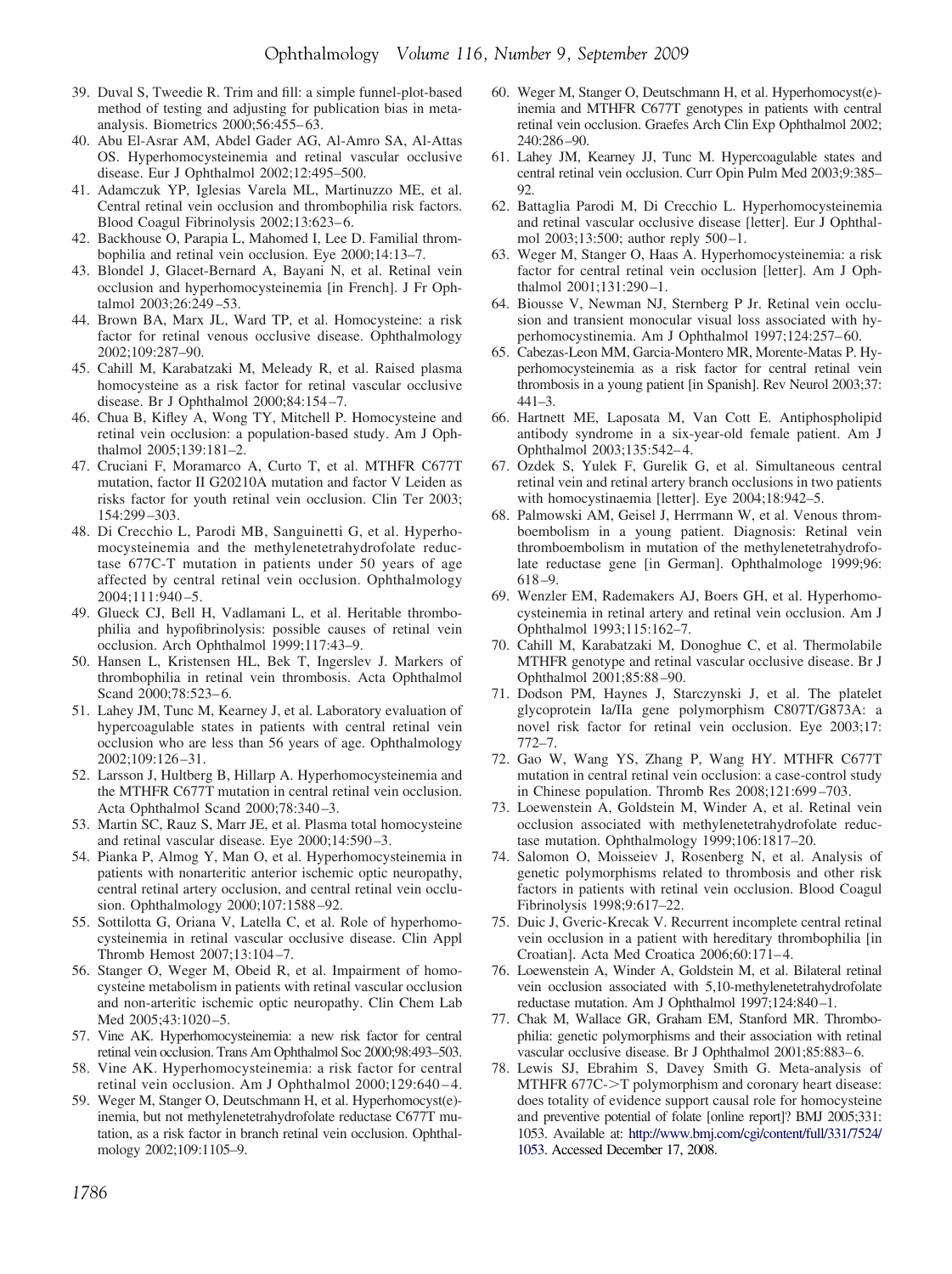- <span id="page-10-0"></span>79. Broekmans WM, Klopping-Ketelaars IA, Schuurman CR, et al. Fruits and vegetables increase plasma carotenoids and vitamins and decrease homocysteine in humans. J Nutr 2000; 130:1578–83.
- 80. Samman S, Sivarajah G, Man JC, et al. A mixed fruit and vegetable concentrate increases plasma antioxidant vitamins and folate and lowers plasma homocysteine in men. J Nutr 2003;133:2188–93.

## **Footnotes and Financial Disclosures**

Originally received: May 23, 2008.

Final revision: February 2, 2009.

Accepted: February 3, 2009. Manuscript no. 2008-634.

<sup>1</sup> Directorate of Ophthalmology, The Royal Victoria Hospital, The Belfast Health and Social Care Trust, Grosvenor Road, Belfast, Ireland.

<sup>2</sup> Centre for Clinical and Population Science, Queen's University Belfast Mulhouse Building, Grosvenor Road, Belfast, Ireland.

<sup>3</sup> Royal Victoria Eye and Ear Hospital, Dublin, Ireland.

<sup>4</sup> Centre for Vision Sciences, Queen's University Belfast, Institute of Clinical Science, Grosvenor Road, Belfast, Ireland.

Financial Disclosure(s):

The author(s) have no proprietary or commercial interest in any materials discussed in this article.

- 81. Davey Smith G, Ebrahim S. 'Mendelian randomization': can genetic epidemiology contribute to understanding environmental determinants of disease? Int J Epidemiol 2003;32: 1–22.
- 82. Stroup DF, Berlin JA, Morton SC, et al. Meta-analysis Of Observational Studies in Epidemiology (MOOSE) Group. Meta-analysis of observational studies in epidemiology: a proposal for reporting. JAMA 2000;283:2008–12.

This study did not require external research funding. The researchers are supported by the Department for Employment and Learning Northern Ireland (JVW, CC, UC), National Health Service, and Irish Health Service (SMcG, UC, MC).

This study conforms to the following Meta-analysis of Observational Studies in Epidemiology (MOOSE) guidelines.<sup>82</sup>

Appendix 1 available online [\(http://aaojournal.org\)](http://aaojournal.org).

#### Correspondence:

Jayne V. Woodside, MA (Hons), PhD, Nutrition and Metabolism Group, Centre for Clinical and Population Science, Lower Ground Floor, Pathology Building, Grosvenor Road, Belfast, BT12 6BJ. E-mail: [j.woodside@](mailto:j.woodside@qub.ac.uk) [qub.ac.uk.](mailto:j.woodside@qub.ac.uk)